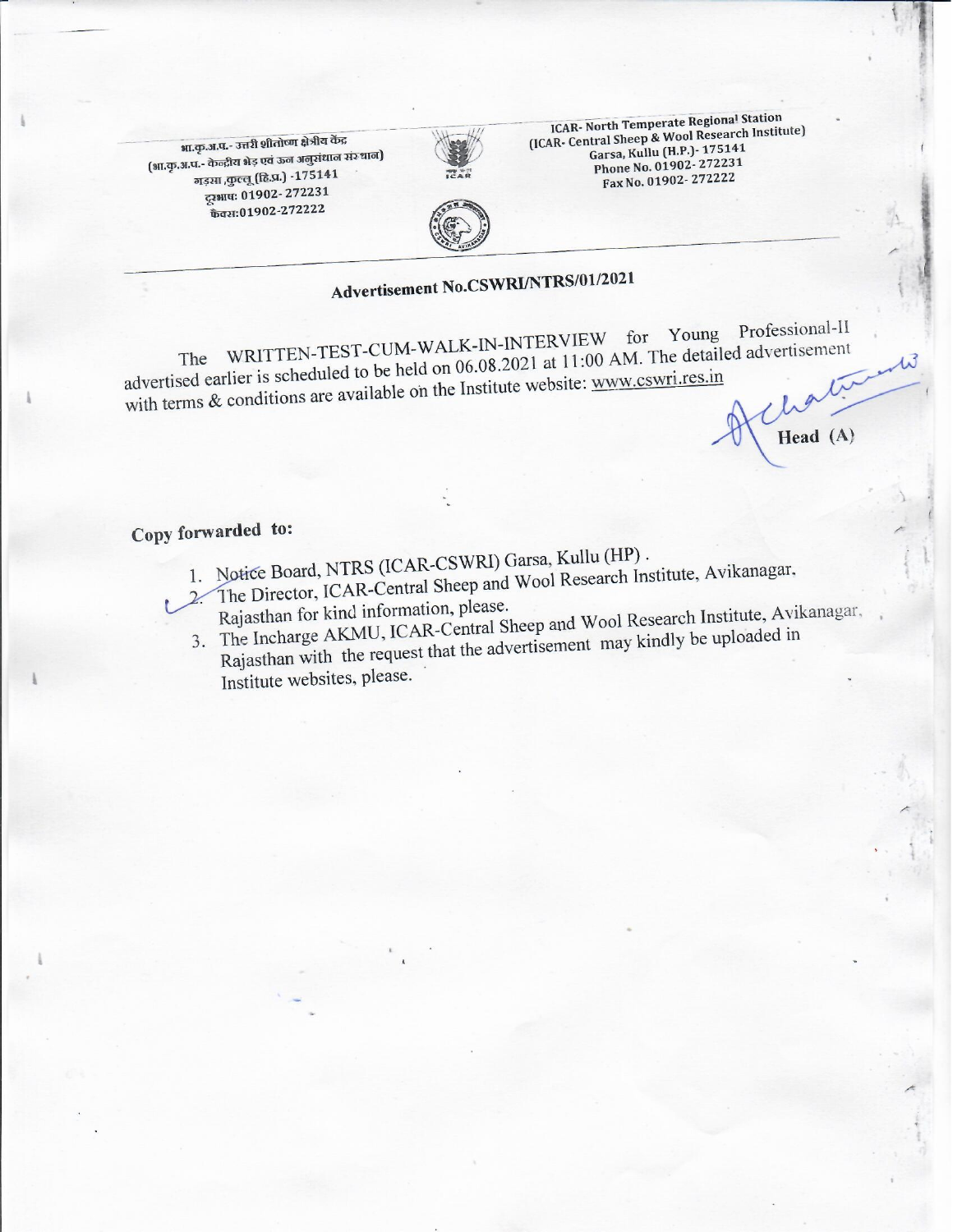**भा.कृ.अ.प.- उरी शीतोण ेीय क (भा.कृ.अ.प.- केीय भेड़ एवंऊन अनुसंधान संथान) गड़सा ,कुलू(िह..) -175141 दूरभाष: 01902- 272231 फैस:01902-272222**



**ICAR- North Temperate Regional Station (ICAR- Central Sheep & Wool Research Institute) Garsa, Kullu (H.P.)- 175141 Phone No. 01902- 272231 Fax No. 01902- 272222**

#### **Advertisement No.CSWRI/NTRS/01/2021**

The WRITTEN-TEST-CUM-WALK-IN-INTERVIEW for Young Professional-II advertised earlier is scheduled to be held on 06.08.2021 at 11:00 AM. The detailed advertisement with terms & conditions are available on the Institute website: www.cswri.res.in

**Head (A)**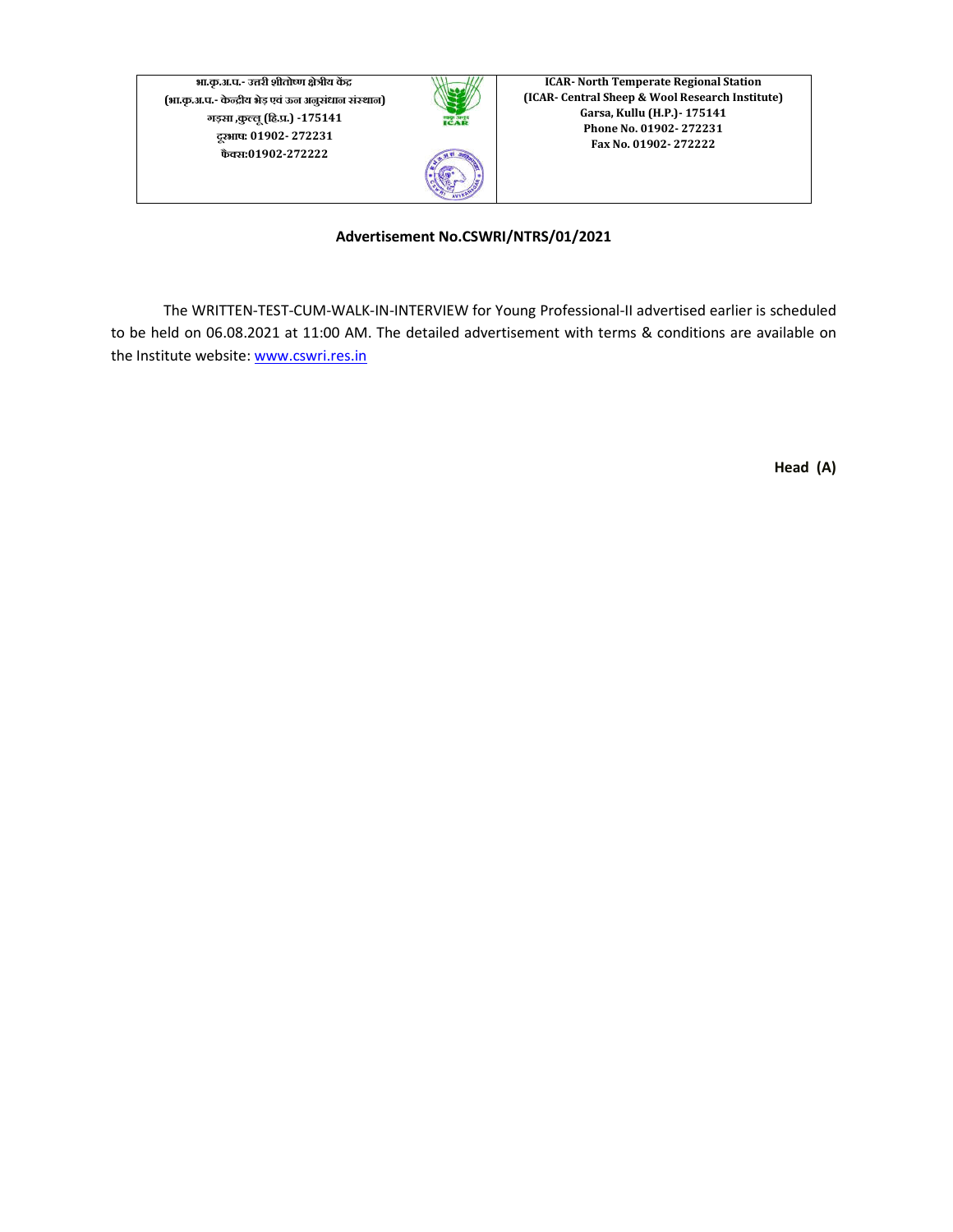

#### उत्तरी शीतोष्ण क्षेत्रीय केन्द्र भा.कृ.अनु.प.-केन्द्रीय भेड़ एवं ऊन अनुसंधान संस्थान गड़सा, जिला–कुल्लू (हिमाचल प्रदेश) – 175141 <mark>दूरभाष</mark>ः 01902-272231 फैक्स नं.01902-272222 Email: garsa\_ntrs@yahoo.com



#### **वित मांक CSWRI/NTRS/01/2021**

इस केन्द्र पर निम्नलिखित पूर्णतया अस्थाई पद एक यंग प्रोफेशनल- ll की नियुक्ति हेतु सभी योग्य अभ्यार्थियो का लिखित परीक्षा एवं साक्षात्कार (Written Test Cum Walk in Interview) किया जायेगा। इच्छुक अभ्यार्थियों को सलाह दी जाती है कि वे अपना पंजीकरण लिखित परीक्षा एवं साक्षात्कार दिन पूर्वाहन 11:00 बजे तक करा ले। इसके बाद उनकी उम्मीदवारी पर विचार नहीं किया जायेगा। अपने सभी मूल प्रमाण पत्र पासपोर्ट साईज़ फोटो एव सभी दस्तावेजो कि एक-एक छायात साथ लाव।

| क्र. | पद का नाम         | . स्कीम का नाम  | पद | की | संख्या किखित परीक्षा    | एव | साक्षात्कार | की |
|------|-------------------|-----------------|----|----|-------------------------|----|-------------|----|
| स.   |                   |                 |    |    | दिनांक व समय            |    |             |    |
|      |                   |                 |    |    |                         |    |             |    |
|      | यंग प्रोफेशनल- II | संस्थान आकस्मिक |    |    | 06.08.2021 (11:00 A.M.) |    |             |    |
|      |                   | (Contingent)    |    |    |                         |    |             |    |

इस सम्बन्ध में विस्तृत जानकारी संस्थान की वेबसाईट :http//:cswri.res.in पर उपलब्ध है।

स्त्रीय स्थान के बाद कर समय कर रही है। अन्य कार्य के बाद की समय कर रही है। अन्य कार्य के अधिक स्थान के अधिक सम<br>अन्य कार्य के बाद की समय कर रही है कि अपनी कार्य कर रही है कि अपनी कार्य कर रही है कि अपनी कार्य कर रही है कि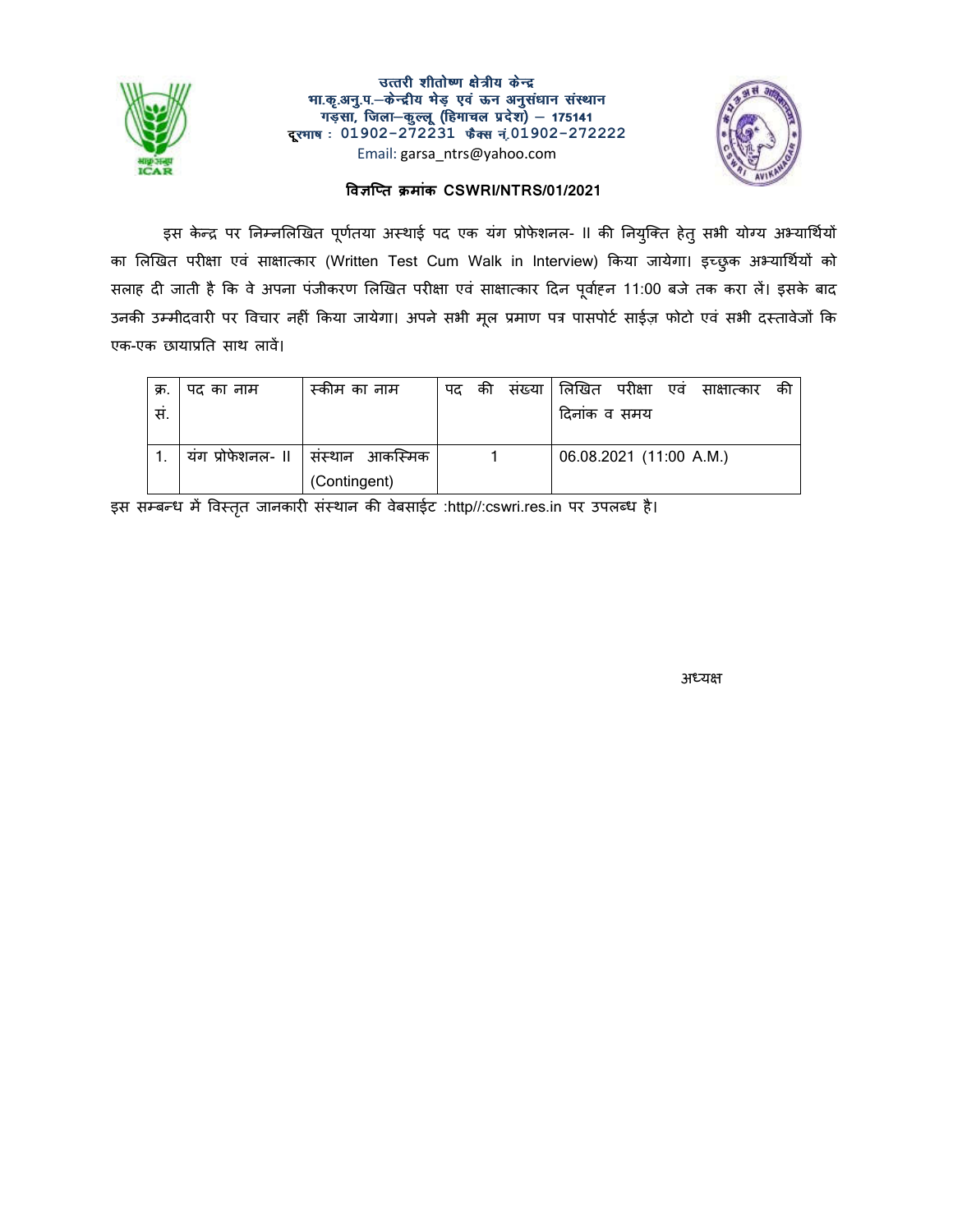**भा.कृ.अ.प.- उरी शीतोण ेीय क (भा.कृ.अ.प.- केीय भेड़ एवंऊन अनुसंधान संथान) गड़सा ,कुलू(िह..) -175141 दूरभाष: 01902- 272231 फैस:01902-272222**



**ICAR- North Temperate Regional Station (ICAR- Central Sheep & Wool Research Institute) Garsa, Kullu (H.P.)- 175141 Phone No. 01902- 272231 Fax No. 01902- 272222**

#### **Advertisement No.CSWRI/NTRS/01/2021**

Eligible candidates are invited for WRITTEN TEST CUM WALK-IN-INTERVIEW to be held on 06.08.2021 at 11.00 A.M. for engagement of following vacant position on contractual basis at N.T.R.S.(ICAR-CSWRI), Garsa(Kullu) under Animal Health Division of the Office. These positions are purely temporary and coterminus with the completion/termination of the budget. The number of position can be increased/decreased.

| SI.<br>No. | Scheme/<br><b>Project</b>  | Name of the<br>position and<br>Number of<br><b>Position</b> | <b>Emoluments</b>                | Period of<br>engagement        | <b>Essential Qualification</b>                                                                                                                                                                                                                                   |
|------------|----------------------------|-------------------------------------------------------------|----------------------------------|--------------------------------|------------------------------------------------------------------------------------------------------------------------------------------------------------------------------------------------------------------------------------------------------------------|
| 1.         | Institute<br>Cont.<br>Fund | Young<br>Professional - II<br>(One)                         | Rs. 35,000 P.M.<br>Fixed) No HRA | Initially<br>up to<br>One year | Graduate<br>Veterinary<br>degree<br><sub>in</sub><br>sciences. (B.V. Sc & AH) from a<br>university.<br>Candidate<br>recognized<br>registered<br>State<br>should<br>be<br>with<br>Veterinary<br>Council<br>Veterinary<br><b>or</b><br>Council of India, New Delhi |

**Desirable qualification is M.V.Sc in Veterinary Parasitology/Veterinary Medicine/Other clinical related subjects.**

#### **NOTE**

1. **Age limit :** 

Minimum 21 years and Maximum 45 years (Upper age limit relaxable by 5 years for SC/ST and 3 years for OBC) (Upper age limit for Physical Handicapped relaxable by 10 year for General, 15 years for SC/ST and 13 years for OBC) subject to the condition that maximum age of the applicant on the date of walk-in-Interview shall not exceed 56 years.

- 2. The criteria of selection will be written test (50 Marks), Academic + Experience (30 Marks) & Interview (20 Marks)
- 3. No TA/DA shall be given for attending the interview.
- 4. Interested candidates may be present for written test cum walk-in-interview upto 11:00 AM compulsorily after that their candidature will not be considered.
- 5. Interested candidates should bring the following documents with them at the time of interview:
	- (i) Original mark sheets and certificates of passing matriculation examination and onwards.
		- (ii) Testimonials and photo copies of mark sheets/certificates.
		- (iii) Latest pass port size photograph.
- 6. For technical information of the project, candidates may contact to Head/Asst.Administrative Officer.
- 7. The tenure of Young Professional-II may be extended for 12 months as & when desired as per the requirement of the Institute.
- 8. The Director's decision will be final and binding in all respects.

**Note:** Candidate should follow the **COVID-19 Guidelines** of Central Govt./ State Govt. issued from time to time.